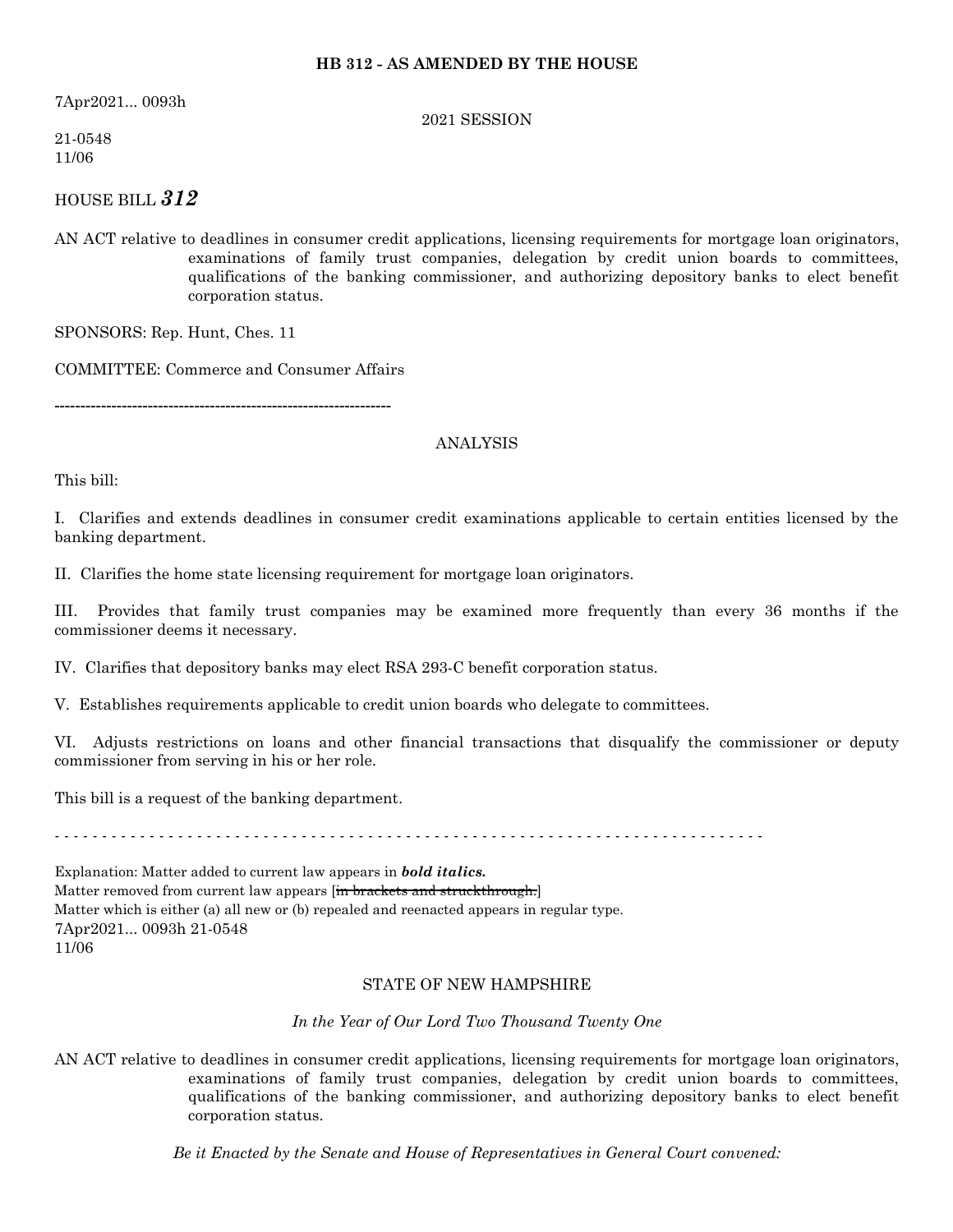1 Retail Installments of Motor Vehicles; Examinations. Amend RSA 361-A:6-a, II to read as follows:

II.*(a)* The affairs and records of every sales finance company licensee or person shall be subject at any time to periodic, special, regular, or other examination by the banking department with or without notice to the licensee or person. Those licensees or persons*, including those* that maintain their files and business documents in another state*,* shall [appoint a New Hampshire agent and shall return such files and documents to such agent, or to their principal New Hampshire office, or to the banking department for examination no later than 21 calendar days after being requested to do so by the banking department. When the commissioner requests a list of New Hampshire consumers who have contracted with the licensee or other similar summary document from a licensee from which to select particular files for review, the licensee shall ensure that the list is received by the commissioner within 7 calendar days and return the files selected by the commissioner to the commissioner within 14 calendar days to ensure compliance with the 21 day requirement.]*:*

*(1) Deliver to the commissioner a list of all New Hampshire consumers who have contracted with the licensee or with whom the licensee is otherwise engaged in business regulated under this chapter, and* other requested lists summarizing the business of the licensee, within 7 days of receipt of the request; and *(2) Deliver to the commissioner files selected by the commissioner from the list delivered in subparagraph (a)(1), and any other files or documents requested, within 21 days of receipt of the request.*

*(b)* Failure to provide files [and] *or* documents within the time established by this paragraph shall subject a licensee or person to a fine of \$50 per day for each day [after 21 days] the files [and] *or* documents are not produced. Failure to provide files [and] *or* documents *to the commissioner* within 60 days after [being requested to do so by the banking department] *receipt of the request* shall be sufficient cause for license revocation, suspension, or denial.

2 Nondepository Mortgage Bankers, Brokers, and Servicers; Examinations. Amend RSA 397-A:12, IV to read as follows:

IV. [When a licensee is requested to provide files or business records to the office of the department, such material must be received no later than 21 calendar days from receipt of request. When the department requests a loan list or other similar summary document from a licensee from which to select particular files for review, the licensee shall ensure that the list is received by the department within 7 calendar days, and provide the files selected by the department to the department within 14 calendar days to ensure compliance with the 21-day requirement.] *(a) Licensees shall:*

*(1) Deliver to the commissioner a list of all New Hampshire consumers who have contracted with the licensee or with whom the licensee is otherwise engaged in business regulated under this chapter, and* other requested lists summarizing the business of the licensee within 7 days of receipt of the request; and *(2) Deliver to the commissioner files selected by the commissioner from the list delivered in subparagraph (a)(1), and any other files or documents requested, within 21 days of receipt of the request.*

*(b)* Failure to provide files [and] *or* documents within the time established by this paragraph shall subject a licensee or person to a fine of \$50 per day for each day [after 21 days] the files [and] *or* documents are not produced. Failure to provide files [and] *or* documents within 60 days after [being requested to do so by the department] *receipt of the request* shall be sufficient cause for license revocation, suspension, or denial.

3 Regulation of Small Loans; Title Loans; and Payday Loans; Examinations and Investigations. Amend RSA 399- A:13, VI to read as follows:

VI.(a) Those licensees or persons*, including those* that maintain their files and business documents in another state shall [appoint a New Hampshire agent and shall return such files and documents to their principal New Hampshire office, the banking department, or the office of their New Hampshire agent for examination no later than 21 calendar days after being requested to do so by the department. When the commissioner requests a list of New Hampshire consumers who have contracted with the licensee or other similar summary document from a licensee from which to select particular files for review, the licensee shall ensure that the list is received by the commissioner within 7 calendar days and return the files selected by the commissioner to the commissioner within 14 calendar days to ensure compliance with the 21-day requirement.]*:*

*(1) Deliver to the commissioner a list of all New Hampshire consumers who have contracted with the licensee or with whom the licensee is otherwise engaged in business regulated under this chapter, and* other requested lists summarizing the business of the licensee, within 7 days of receipt of the request; and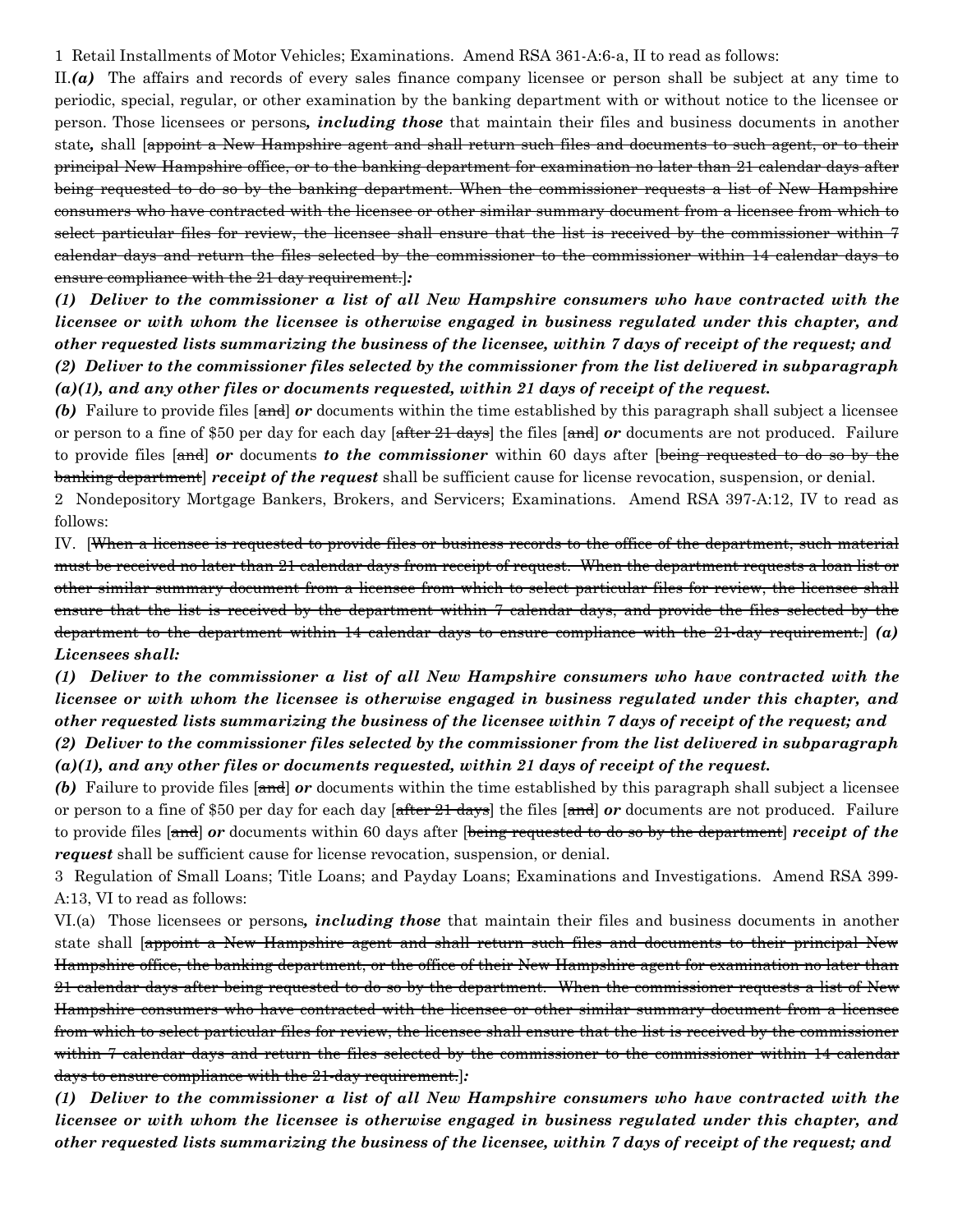# *(2) Deliver to the commissioner files selected by the commissioner from the list delivered in subparagraph (a)(1), and any other files or documents requested, within 21 days of receipt of the request.*

(b) Failure to provide files [and] *or* documents within the time established by this paragraph shall subject a licensee or person to a fine of \$50 per day for each day [after 21 days] the files [and] *or* documents are not produced. Failure to provide files [and] *or* documents within 60 days after [being requested to do so by the department] *receipt of the request* shall be sufficient cause for license revocation, suspension, or denial, or other penalties under this chapter. 4 Debt Adjustment Services; Examinations and Investigations. Amend RSA 399-D:12, VI to read as follows:

VI.(a) Those licensees or persons*, including those* that maintain their files and business documents in another state shall [appoint a New Hampshire agent and shall return such files and documents to their principal New Hampshire office, the banking department, or the office of their New Hampshire agent for examination no later than 21 calendar days after being requested to do so by the department. When the commissioner requests a list of New Hampshire consumers who have contracted with the licensee or other similar summary document from a licensee from which to select particular files for review, the licensee shall ensure that the list is received by the commissioner within 7 calendar days and shall return the files selected by the commissioner to the commissioner within 14 calendar days to ensure compliance with the 21-day requirement.]*:*

*(1) Deliver to the commissioner a list of all New Hampshire consumers who have contracted with the licensee or with whom the licensee is otherwise engaged in business regulated under this chapter, and* other requested lists summarizing the business of the licensee, within 7 days of receipt of the request; and *(2) Deliver to the commissioner files selected by the commissioner from the list delivered in subparagraph (a)(1), and any other files or documents requested, within 21 days of receipt of the request.*

(b) Failure to provide files [and] *or* documents within the time established by this paragraph shall subject a licensee or person to a fine of \$50 per day for each day [after 21 days] that the files [and] *or* documents are not produced. Failure to provide files [and] *or* documents within 60 days after [being requested to do so by the department] *receipt of the request* shall be sufficient cause for license revocation, suspension, or denial, or other penalties under this chapter.

5 New Paragraph; Licensing of Money Transmitters; Examinations and Investigations. Amend RSA 399-G:13 by inserting after paragraph V the following new paragraph:

V-a. Those licensees or persons, including those that maintain their files and business documents in another state, shall deliver to the commissioner any files or documents requested, within 28 days of receipt of the request. Failure to provide files or documents within the time established by this paragraph shall subject a licensee or person to a fine of \$50 per day for each day the files or documents are not produced. Failure to provide files or documents within 60 days after receipt of the request shall be sufficient cause for license revocation, suspension, or denial, or other penalties under this chapter.

6 Nondepository Mortgage Bankers, Brokers, and Servicers; License Application; Requirements; Investigation. Amend RSA 397-A:5, VIII to read as follows:

VIII. A license shall not be issued and effective unless the applicant or licensee is licensed or registered in [the licensee's or applicant's home state, which in the case of an organization is] the state where its principal office is located [and in the case of an individual is the state from which the individual primarily conducts mortgage business]. *This paragraph shall not apply to a mortgage loan originator.*

7 Family Trust Company Act; Examination. Amend RSA 383-D:11-1101(a) to read as follows:

(a) The commissioner shall examine a family trust company every 36 months*, or more often when necessary in his or her judgment*.

8 New Subparagraph; Banks and Credit Unions; Enforcement; Definitions. Amend RSA 383-A:2-201(a) by inserting after subparagraph (37) the following new subparagraph:

(37-a) "New Hampshire Benefit Corporation Act" means RSA 293-C or any replacement or successor New Hampshire statutes.

9 Banks and Credit Unions; Enforcement; Definitions; Organizations Act. Amend RSA 383-A:2-201(a)(41) to read as follows:

(41) "Organizations Act" means [either] the Corporation Act *and the New Hampshire Benefit Corporation Act, if applicable,* or the LLC Act; and "Organizations Acts" means the Corporation Act *and the New Hampshire Benefit Corporation Act, if applicable,* and the LLC Act.